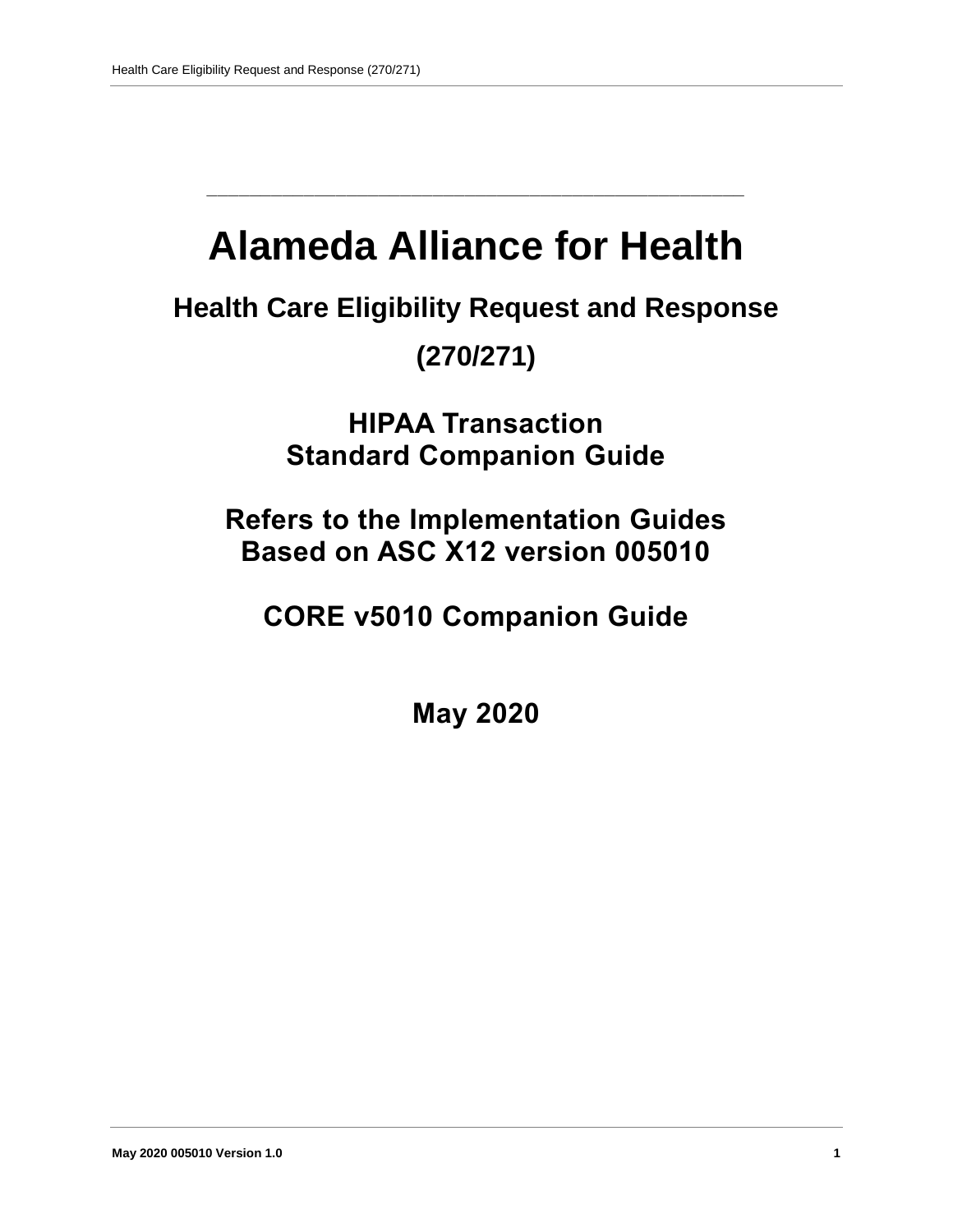### **Disclosure Statement**

Alameda Alliance for Health is accepting X12N 270/271 Health Care Eligibility Request and Response, as mandated by the Health Insurance Portability and Accountability Act of 1996 (HIPAA).

Type 3 and Errata (also The X12N 270/271 version of the 5010 Standards for Electronic Data Interchange Technical Report referred to as Implementation Guides) for the Health Care Eligibility Request and Response Transaction has been established for eligibility status inquiry and response compliance. This document has been prepared to serve as a Alameda Alliance for Health's specific companion guide to the 270/271 Transaction Sets. This document supplements but does not contradict any requirements in the 270/271 Technical Report, Type 3. The primary focus of the document is to clarify specific segments and data elements that should be submitted to Alameda Alliance for Health on the 270/271 Health Care Eligibility Status Request and Response Transaction. This document will be subject to revisions as new versions of the 270/271 Transaction Set Technical Reports are released. This document has been designed to aid both the technical and business areas.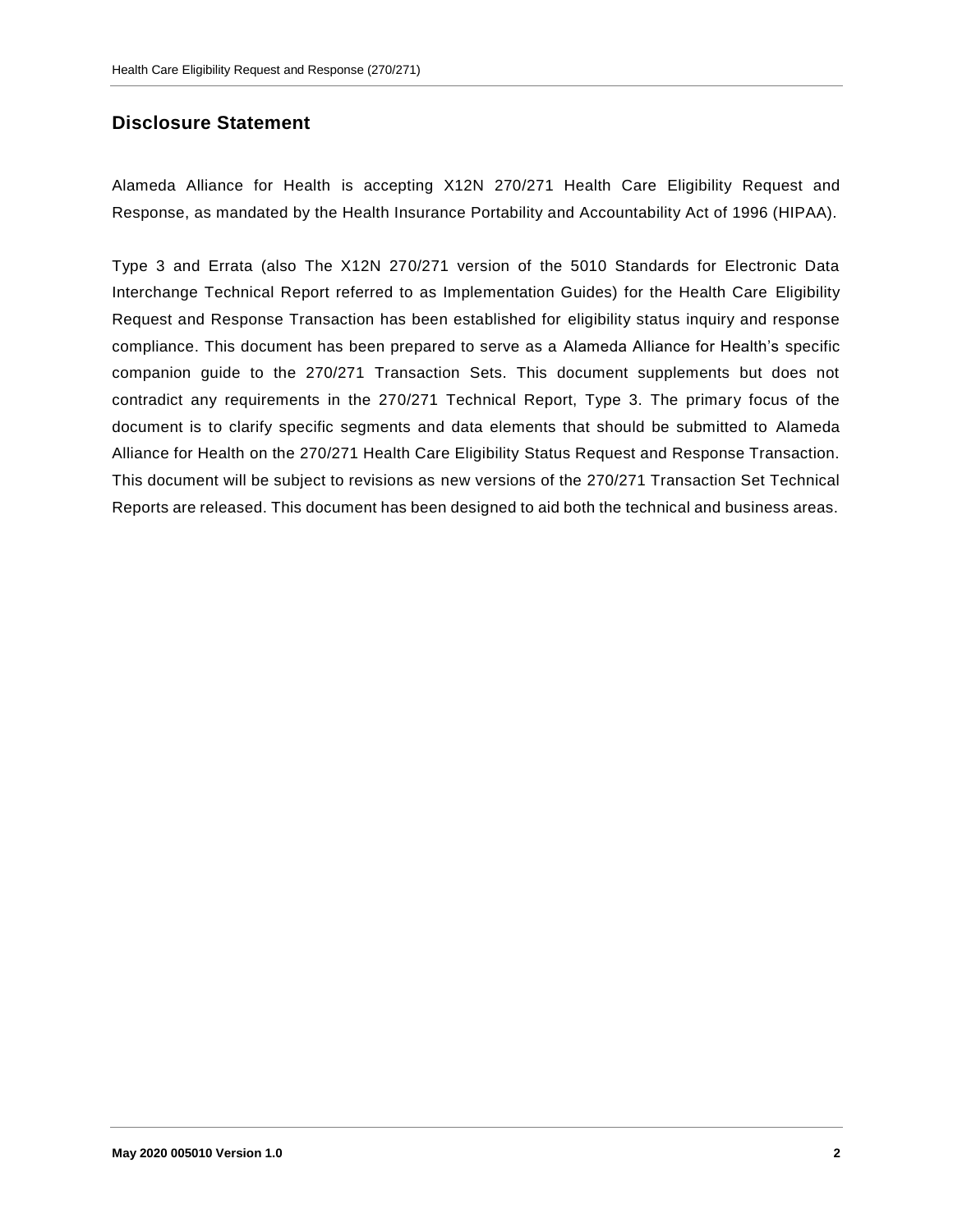#### **Preface**

This Companion Guide to the v5010 ASC X12N Implementation Guides and associated errata adopted under HIPAA clarifies and specifies the data content when exchanging electronically with Alameda Alliance for Health. Transmissions based on this companion guide, used in tandem with the v5010 ASC X12N Implementation Guides, are compliant with both ASC X12 syntax and those guides. This Companion Guide is intended to convey information that is within the framework of the ASC X12N Implementation Guides adopted for use under HIPAA. The Companion Guide is not intended to convey information that in any way exceeds the requirements or usages of data expressed in the Implementation Guides.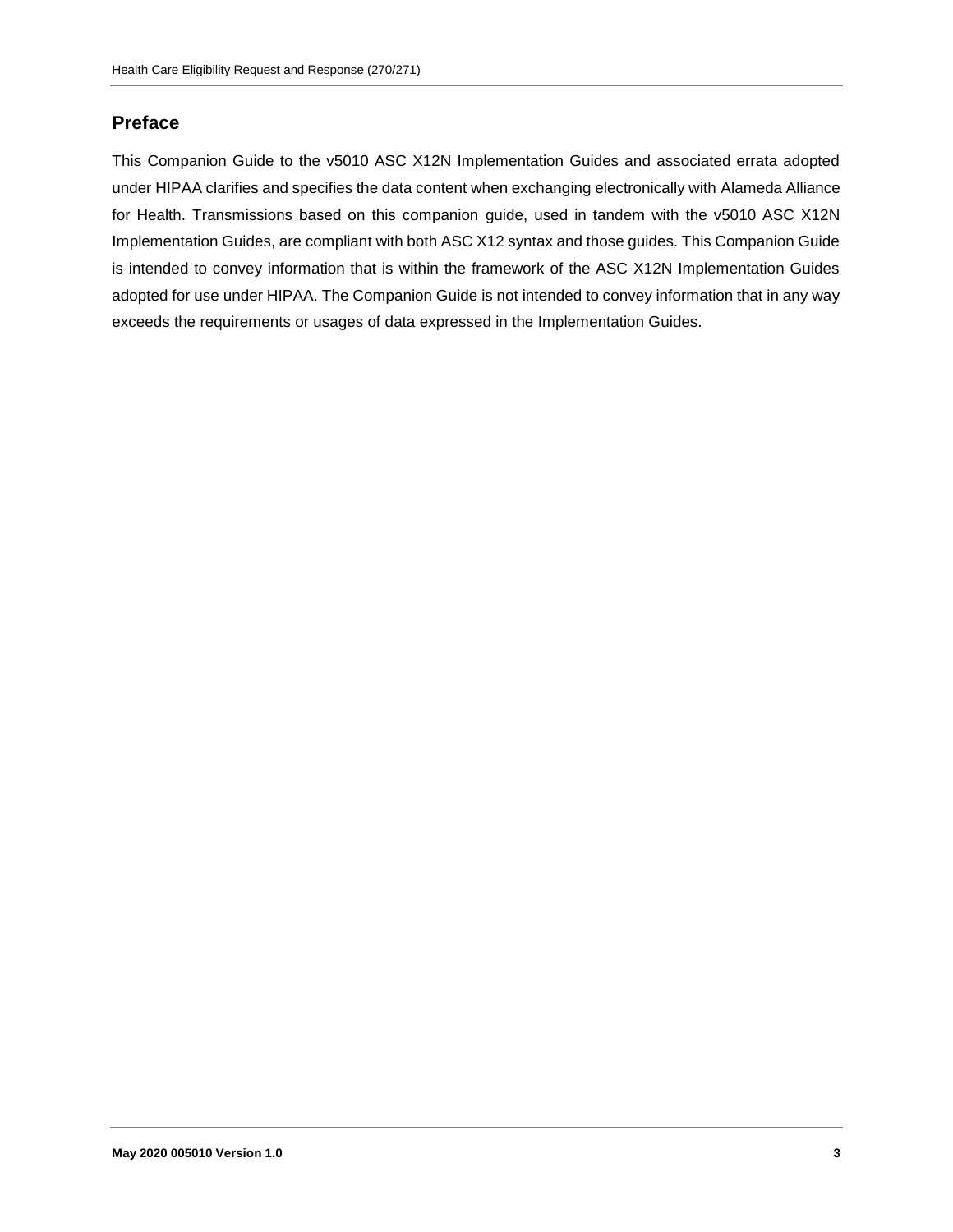# **Table of Contents**

| 2 <sup>7</sup> |                                                         |  |
|----------------|---------------------------------------------------------|--|
|                |                                                         |  |
| 3              |                                                         |  |
| 4              |                                                         |  |
|                |                                                         |  |
|                | 4.1.2 Batch7                                            |  |
|                |                                                         |  |
|                |                                                         |  |
|                |                                                         |  |
|                |                                                         |  |
|                |                                                         |  |
| 5              |                                                         |  |
|                |                                                         |  |
|                |                                                         |  |
|                |                                                         |  |
|                |                                                         |  |
|                |                                                         |  |
|                |                                                         |  |
|                |                                                         |  |
| $\mathbf{7}$   | PAYER SPECIFIC BUSINESS RULES AND LIMITATIONS  11       |  |
| 8              |                                                         |  |
|                | 8.1 999 - ACKNOWLEDGEMENT FOR HEALTH CARE INSURANCE  12 |  |
|                |                                                         |  |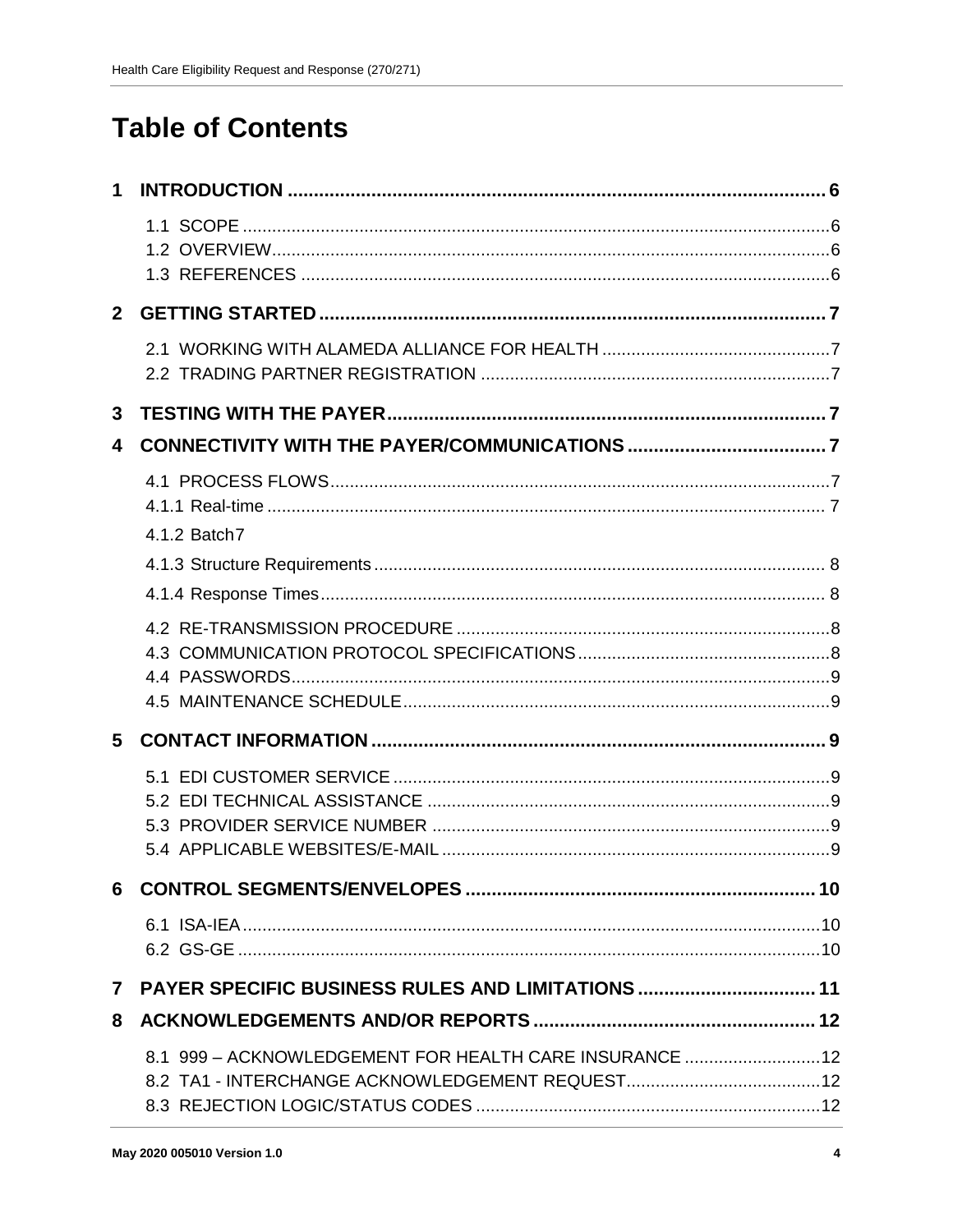|          | 10.1 The following table specifies the segments and suggested use of them in the   |  |
|----------|------------------------------------------------------------------------------------|--|
|          |                                                                                    |  |
|          |                                                                                    |  |
| A.<br>В. | See EDI Trading Partner form on our website at:                                    |  |
|          | https://www.alamedaalliance.org/~/media/files/modules/publications/provider/edi%20 |  |
|          |                                                                                    |  |
|          |                                                                                    |  |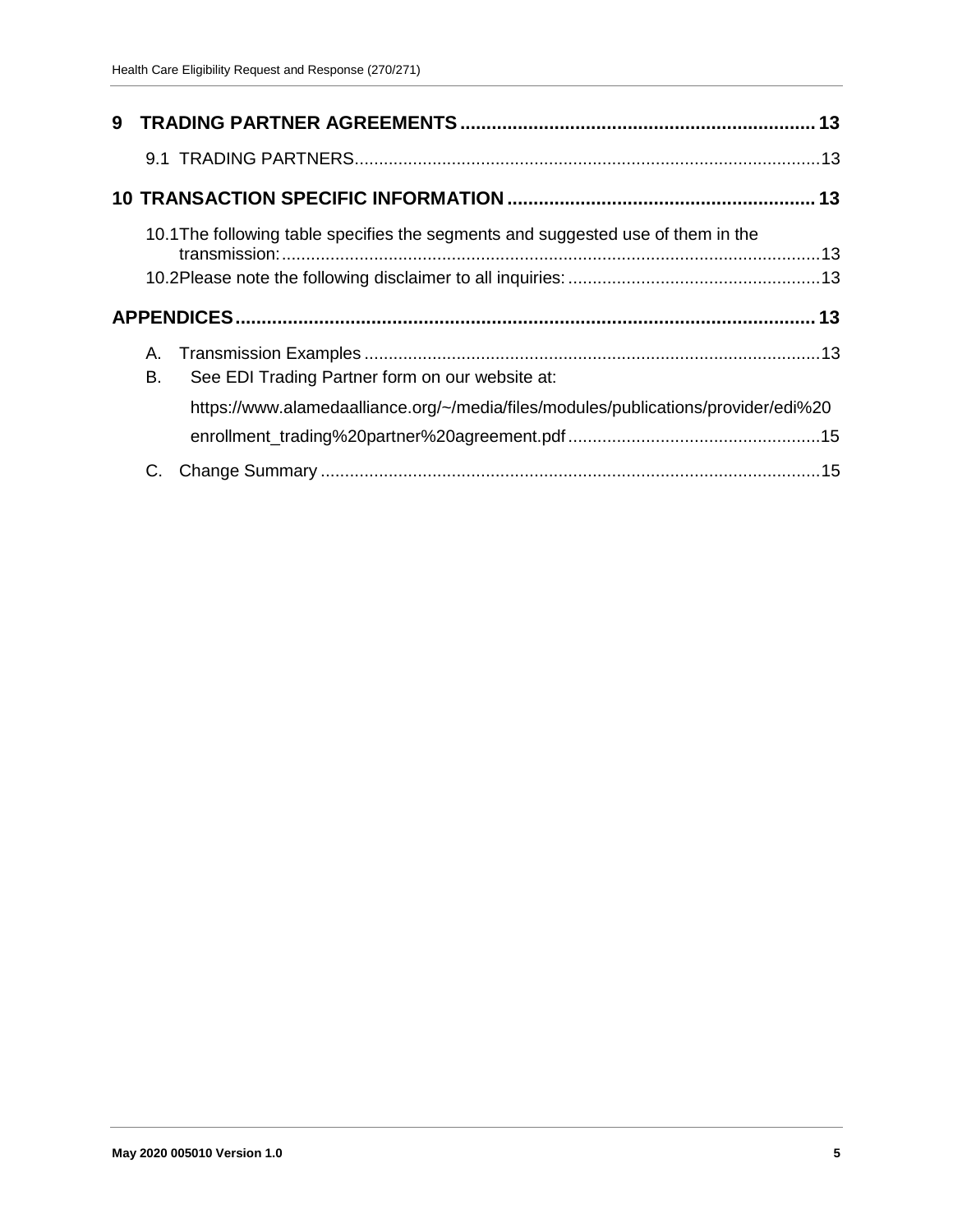# <span id="page-5-0"></span>**1 INTRODUCTION**

Under the Administrative Simplification provisions of the Health Insurance Portability and Accountability Act (HIPAA) of 1996, the Secretary of the Department of Health and Human Services (HHS) is directed to adopt standards to support the electronic exchange of administrative and financial health care transactions. The purpose of the Administrative Simplification portion of HIPAA is enable health information to be exchanged electronically and to adopt standards for those transactions.

To submit a valid transaction, refer to the National Electronic Data Interchange Transaction Set Technical Report & Errata for the Health Care Eligibility: ASC X12N 270/271 (005010X279A1). The Technical Reports can be ordered from the Washington Publishing Company's website at [www.wpc-edi.com](http://www.wpc-edi.com/) .

For questions relating to the Alameda Alliance for Health's 270/271 Health Care Eligibility Status Request and Response Transaction or testing, please call us at 510-373-5757 or email your questions to [EDISupport@AlamedaAlliance.org](mailto:EDISupport@AlamedaAlliance.org) .

Alameda Alliance for Health's billing guidelines are not included in this document. Please refer to our website at [www.alamedaalliance.org](http://www.alamedaalliance.org/) for these guidelines, or contact Provider Relations at 510-747-4510 or email your questions to providerservices@alamedaalliance.org.

### **1.1 SCOPE**

<span id="page-5-1"></span>This section specifies the appropriate and recommended use of the Companion Guide.

This companion guide is intended for Alameda Alliance for Health's Trading Partners interested in exchanging HIPAA compliant X12 transactions with Alameda Alliance for Health. It is intended to be used in conjunction with X12N Implementation Guides and is not intended to contradict or exceed X12 standards. It is not intended to be used to clarify the CORE rules. It contains information about specific Alameda Alliance for Health requirements for processing following X12N Implementation Guides:

- 005010X279A1, Health Care Eligibility Benefit Inquiry and Response (270/271)

All instructions in this document are written using information known at the time of publication and are subject to change.

### **1.2 OVERVIEW**

<span id="page-5-2"></span>The Health Insurance Portability and Accountability Act–Administration Simplification (HIPAAAS) requires Alameda Alliance for Health and all other covered entities to comply with the electronic data interchange standards for health care as established by the Secretary of Health and Human Services.

This guide is designed to help those responsible for testing and setting up electronic eligibility status transactions. Specifically, it documents and clarifies when situational data elements and segments must be used for reporting and identifies codes and data elements that do not apply to Alameda Alliance for Health. This guide supplements (but does not contradict) requirements in the ASC X12N 270/271 (version 005010X279A1) implementation. This information should be given to the provider's business area to ensure that eligibility status responses are interpreted correctly.

### **1.3 REFERENCES**

<span id="page-5-3"></span>This section specifies additional documents useful for the read. For example, the X12N Implementation Guides adopted under HIPAA that this document is a companion to.

ACS X12 Version 5010 TR3s:<http://store.x12.org/store/healthcare-5010-consolidated-guides>

CAQH/CORE:<http://www.caqh.org/COREv5010.php>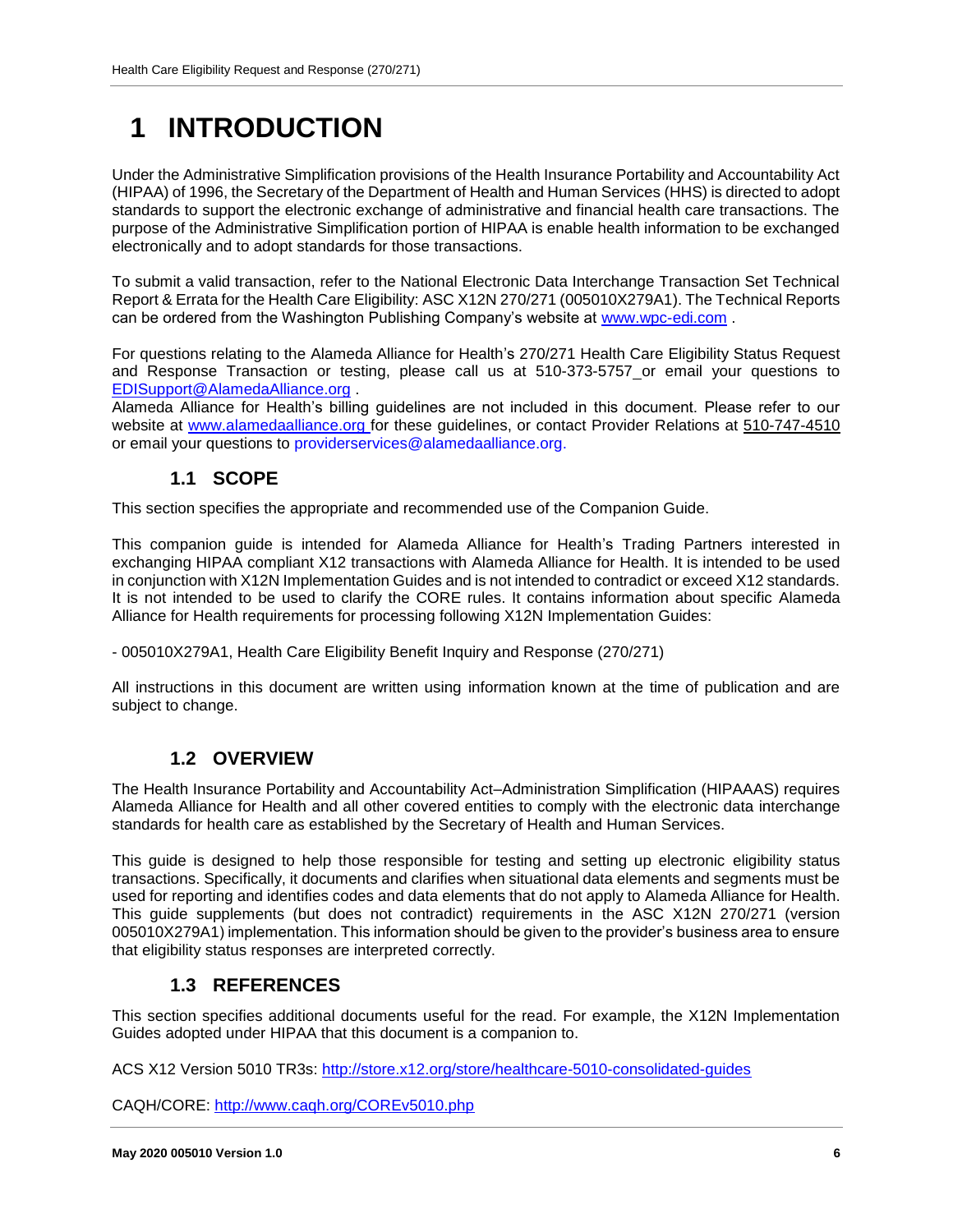# <span id="page-6-1"></span><span id="page-6-0"></span>**2 GETTING STARTED**

### **2.1 WORKING WITH ALAMEDA ALLIANCE FOR HEALTH**

For questions relating to Alameda Alliance for Health's 270/271 Health Care Eligibility Status Request and Response transaction, or testing contact the EDI department at 510-373-5757 or e-mail your questions mailto:to [EDISupport@AlamedaAlliance.org](mailto:EDISupport@AlamedaAlliance.org) .

### **2.2 TRADING PARTNER REGISTRATION**

<span id="page-6-2"></span>Please find the Trading Partner EDI Agreement form [here;](https://www.alamedaalliance.org/~/media/files/modules/publications/provider/edi%20enrollment_trading%20partner%20agreement.pdf) once this signed form is received from trading partner, on boarding trading partner includes configuring our system, providing SFTP credentials and guides, testing and then production implementation.

# <span id="page-6-3"></span>**3 TESTING WITH THE PAYER**

After the submitter setup is complete, the submitter can send eligibility status transactions to the test environment. Alameda Alliance for Health notifies the provider after the successful completion of testing and prepares the provider for production status.

- During the testing process, Alameda Alliance for Health examines submitted test transactions for required elements, and also ensures that the submitter gets a response during the testing mode.
- When the submitter is ready to send ANSI 270/271 transactions to a production mailbox, they must notify Alameda Alliance for Health EDI Department. The EDI Department then moves the submitter to the production environment.
- The submitter's mailbox name remains the same when moving from test to production. Changing passwords is optional upon submitter's request to the Servicedesk at 510-747-4520 or via email at [ITServiceDesk@alamedaalliance.org](mailto:ITServiceDesk@alamedaalliance.org).

# <span id="page-6-4"></span>**4 CONNECTIVITY WITH THE PAYER/COMMUNICATIONS**

### <span id="page-6-6"></span><span id="page-6-5"></span>**4.1 PROCESS FLOWS**

#### **4.1.1 Real-time**

- The user application submits an SOAP request at <https://or.edifecs.com/mt1sp800> and MIME request at <https://or.edifecs.com/mt1mp800>
- Eligibility status system authenticates the user
- If the user is successfully authorized, the following files will be issued within 20 seconds:
	- TA1 (if problem with the ISA/IEA segments exist)
	- 999 Reject (if problem occurs within the subsequent loops and segments)
	- 271 Eligibility Response

#### <span id="page-6-7"></span>**4.1.2 Batch**

- The user application submits an SOAP request at <https://or.edifecs.com/mt1sp900> and MIME request at <https://or.edifecs.com/mt1mp900>
- Eligibility status system authenticates the user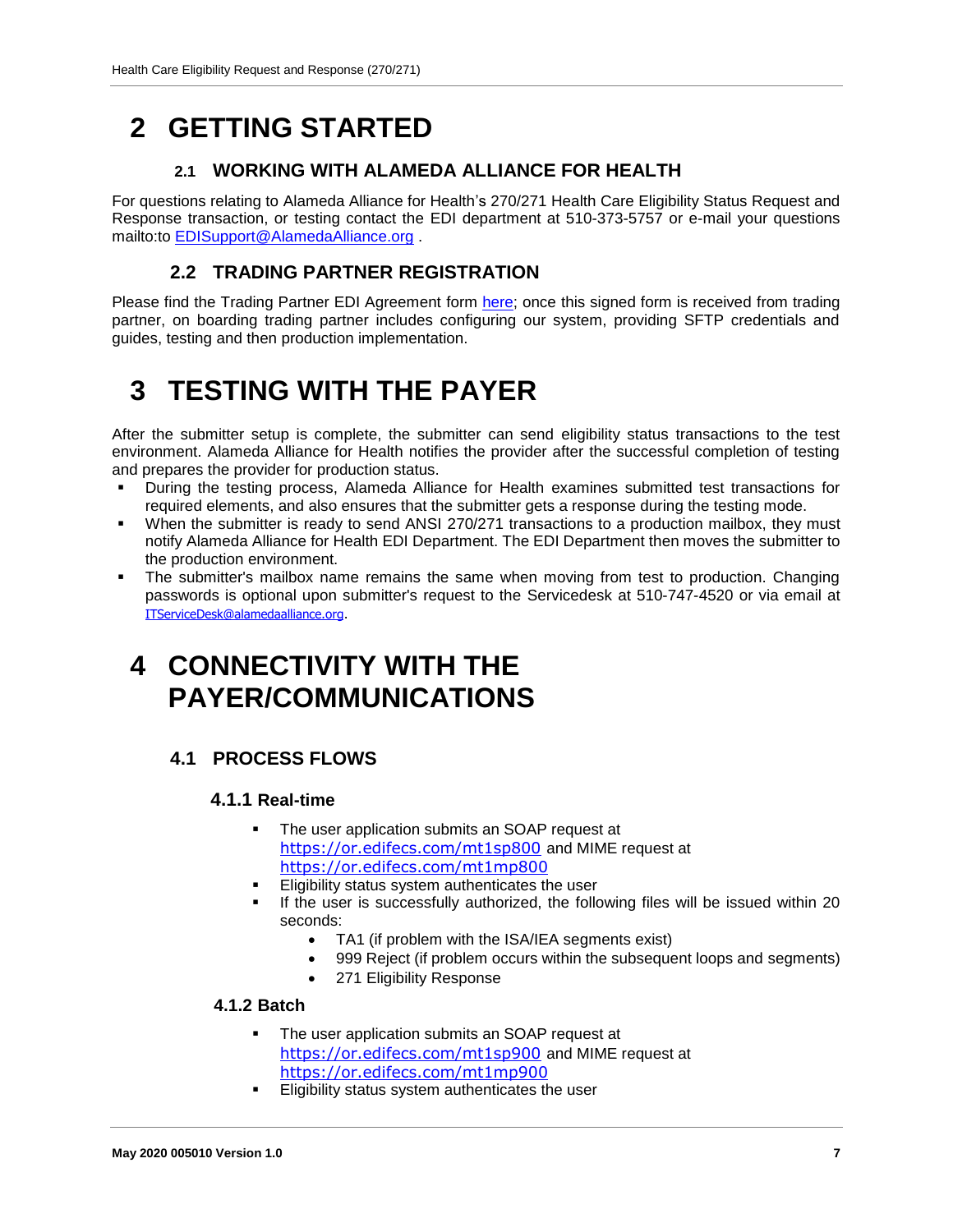- If the user is successfully authorized, one of the following will be generated back to the user:
	- TA1 available within one hour, if there is a problem with the ISA or IEA segments
	- 999 Reject available within one hour, if there is a problem with the segments occurring between the ISA and IEA.
	- 999 Acceptance response will be available within one hour.
	- The 271 transaction(s) will be available the following day (no later than 7:00a.m)

#### **4.1.3 Structure Requirements**

<span id="page-7-1"></span><span id="page-7-0"></span>Real-time 270 requests are limited to one inquiry, per patient, per transaction. Batch 270 requests are limited to 99 inquiries per ST-SE transaction.

#### **4.1.4 Response Times**

A response (TA1, 999 reject or 271) to real-time inquiries will be provided within 20 seconds. A response to the batch inquiry will be provided by 7 a.m. (ET) the following day. Batch requests submitted after 9 p.m. (ET) will be available by 7 a.m. (ET) two days following submission.

#### **4.2 RE-TRANSMISSION PROCEDURE**

<span id="page-7-2"></span>If the HTTP post reply message is not received within the 60-second response period, the user's CORE compliant system should send a duplicate transaction no sooner than 90 seconds after the original attempt was sent.

If no response is received after the second attempt, the user's CORE compliant system should submit no more than five duplicate transactions within the next 15 minutes. If the additional attempts result in the same timeout termination, the user's CORE compliant system should notify the user to contact the health plan or information source directly to determine if system availability problems exist or if there are known Internet traffic constraints causing the delay.

### **4.3 COMMUNICATION PROTOCOL SPECIFICATIONS**

<span id="page-7-3"></span>The following is a list of technical standards and versions for the SOAP envelope and eligibility status payload:

- HTTP Version 1.1
- CSOAP Version 1.2
- SSL Version 3
- Health Care Eligibility Status Request and Response Version 005010X279A1
- CAQH SOAP (Alameda Alliance for Health supports the use of HTTP SOAP + WSDL envelope standards as identified in CAQH CORE Phase I/II Connectivity standards <http://www.caqh.org/pdf/CLEAN5010/250-v5010.pdf> )

The following is a list of technical standards and versions for the HTTP MIME multipart envelope and eligibility status payload:

- **HTTP Version 1.1**
- SSL Version 3.0
- MIME Version 1.0
- Health Care Eligibility Status Request and Response Version 005010X279A1
- CAQH MIME (Alameda Alliance for Health supports the use of HTTP MIME Multipart existing envelope standards and has implemented the HTTP MIME Multipart envelope standards as identified in CAQH CORE Phase I/II Connectivity standards.)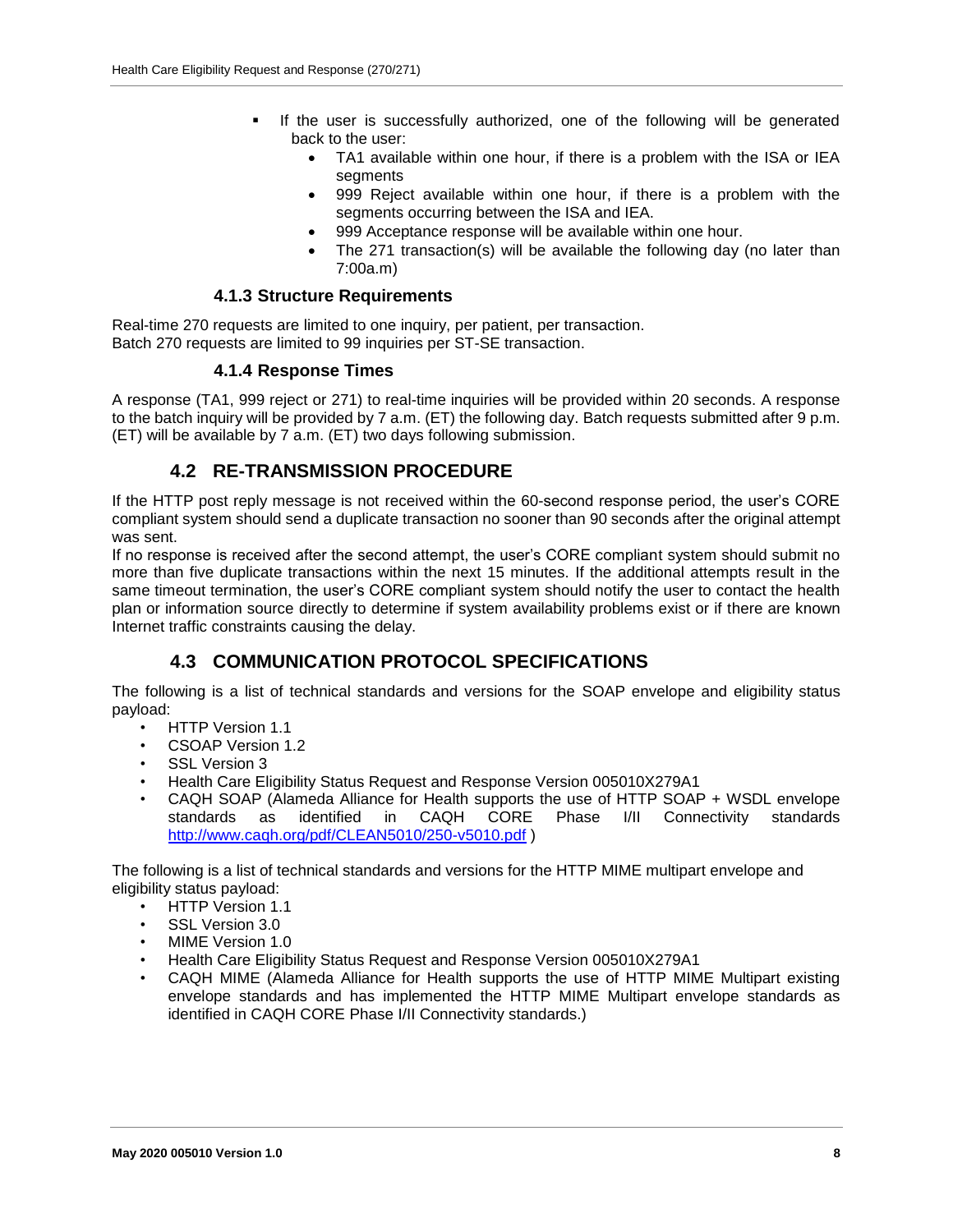| <b>Message Specifications</b><br>for SOAP Envelope<br><b>Element</b> | <b>Specification</b>         |
|----------------------------------------------------------------------|------------------------------|
| PayloadType                                                          | X12_270_Request_005010X279A1 |
| ProcessingMode                                                       | RealTime                     |
| SenderID                                                             | Tax ID                       |
| ReceiverID                                                           | 943216947                    |
| <b>CORERuleVersion</b>                                               | 2.2.0                        |
| Certificate Version                                                  | Username Password            |

### **4.4 PASSWORDS**

<span id="page-8-0"></span>The Servicedesk is responsible for password assignment and resets. For any information or queries, please contact at 510-747-4520 or email us at [ITServiceDesk@alamedaalliance.org](mailto:ITServiceDesk@alamedaalliance.org).

### **4.5 MAINTENANCE SCHEDULE**

<span id="page-8-1"></span>The systems used by the 270/271 transaction have a standard maintenance schedule from Sunday 10PM to 12AM PST. The systems are unavailable during this time. Email notifications will be sent notifying submitters of unscheduled system outages.

# <span id="page-8-2"></span>**5 CONTACT INFORMATION**

The following sections provide contact information for any questions regarding HIPAA, 270/271 Health Care Eligibility Status Request and Response Transactions, and documentation or testing.

### **5.1 EDI CUSTOMER SERVICE**

<span id="page-8-4"></span><span id="page-8-3"></span>For 270/271 Transaction EDI Eligibility Status Request and Response Questions Contact at 510-373-5757 or email us at [EDISupport@AlamedaAlliance.org](mailto:EDISupport@AlamedaAlliance.org)

### **5.2 EDI TECHNICAL ASSISTANCE**

<span id="page-8-5"></span>Contact at 510-747-4520 or email us at [ITServiceDesk@alamedaalliance.org](mailto:ITServiceDesk@alamedaalliance.org)

### **5.3 PROVIDER SERVICE NUMBER**

<span id="page-8-6"></span>Contact at 510-747-4510 or email us at [providerservices@alamedaalliance.org](mailto:providerservices@alamedaalliance.org)

### **5.4 APPLICABLE WEBSITES/E-MAIL**

Website URL: [www.alamedaalliance.org](http://www.alamedaalliance.org/) Contact us @: [EDISupport@AlamedaAlliance.org](mailto:EDISupport@AlamedaAlliance.org)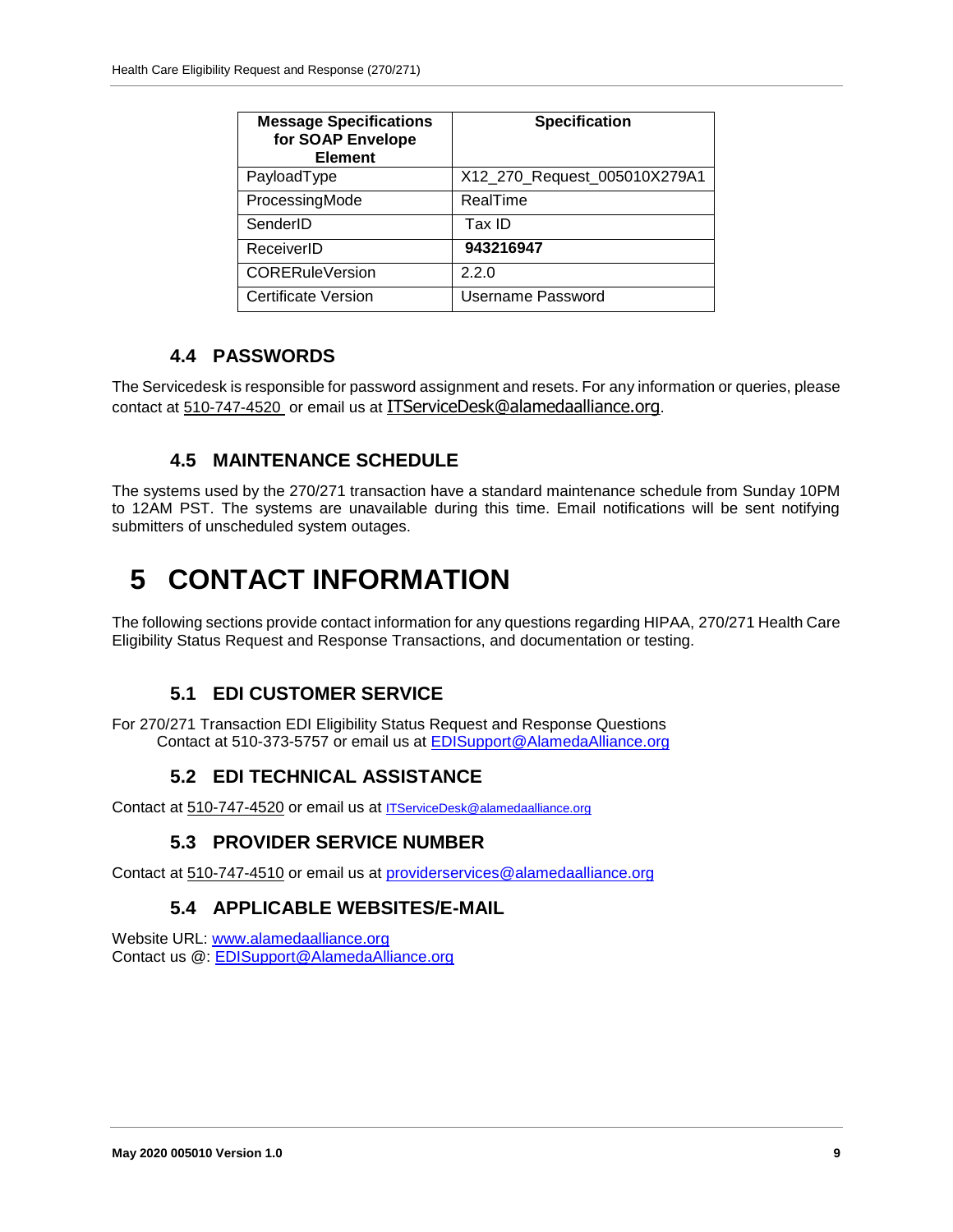# <span id="page-9-0"></span>**6 CONTROL SEGMENTS/ENVELOPES**

### **6.1 ISA-IEA**

<span id="page-9-1"></span>

| <b>Segment Name</b>                                                   | <b>Segment</b><br>ID | R/O | No. of<br>Char | Value                                     | <b>Remarks</b>                                                                  |
|-----------------------------------------------------------------------|----------------------|-----|----------------|-------------------------------------------|---------------------------------------------------------------------------------|
| <b>Authorization Information Qualifier</b>                            | <b>ISA01</b>         | R   | $\overline{2}$ | 00                                        | 00 - No Authorization<br><b>Information Present</b>                             |
| Authorization Information                                             | ISA02                | R   | 10             | <spaces></spaces>                         | No Authorization Information<br>Present                                         |
| Security Information Qualifier                                        | ISA03                | R   | $\overline{2}$ | 00                                        | 00 - No Security Information<br>Present                                         |
| Security Information/ Password                                        | ISA04                | R   | 10             | <spaces></spaces>                         | No Security Information<br>Present                                              |
| Interchange ID Qualifier/Qualifier<br>for Trading Partner ID          | <b>ISA05</b>         | R   | 2              | 30                                        | Sender Qualifier                                                                |
| Interchange Sender ID/Trading<br>Partner ID                           | <b>ISA06</b>         | R   | 15             | <sender id=""></sender>                   | Sender's TAX Identification<br>Number                                           |
| Interchange ID Qualifier/Qualifier<br>for Alameda Alliance for Health | ISA07                | R   | 2              | 30                                        | Mutually Agreed                                                                 |
| Interchange Receiver ID/AAH                                           | <b>ISA08</b>         | R   | 15             | 943216947                                 | Alameda Alliance's<br>receiver id                                               |
| Interchange Date                                                      | ISA09                | R   | 6              | <yyyymmdd></yyyymmdd>                     | Date of the interchange in<br><b>YYMMDD</b> format                              |
| Interchange Time                                                      | ISA <sub>10</sub>    | R   | 4              | <hhmm></hhmm>                             | Time of the interchange in<br><b>HHMM</b> format                                |
| <b>Repetition Separator</b>                                           | ISA <sub>11</sub>    | R   | 1              | ^ (is a typical<br>separator<br>received) |                                                                                 |
| Interchange Control Version Number                                    | ISAI <sub>2</sub>    | R   | 5              | 00501                                     | Version number                                                                  |
| Interchange Control<br>Number/Last Control Number                     | ISA <sub>13</sub>    | R   | 9              | <auto-<br>generated&gt;</auto-<br>        | Assigned by the interchange<br>sender, must be associated<br>with IEA02 segment |
| Acknowledgement Request                                               | ISA <sub>14</sub>    | R   | 1              | 0                                         | 0 - No Acknowledgement<br>Requested                                             |
| Usage Indicator                                                       | ISA <sub>15</sub>    | R   | 1              | $<$ T or P $>$                            | T-test data; P-production<br>data                                               |
| Separator                                                             | <b>ISA16</b>         | R   | 1              |                                           | ASCII Value. Component<br>element separator                                     |

### **6.2 GS-GE**

<span id="page-9-2"></span>

| <b>Segment Name</b>               | <b>Segment</b><br>ID | R/O | No. of<br>Char | Value                             | <b>Remarks</b>                                 |
|-----------------------------------|----------------------|-----|----------------|-----------------------------------|------------------------------------------------|
| <b>Functional Identifier Code</b> | GS01                 | R   |                | <b>HR</b>                         | Eligibility, Coverage or<br>Benefit Inquiry    |
| <b>Application Senders Code</b>   | GS02                 | R   | 2/15           | <sender tax<br="">ID&gt;</sender> | Code identifying party<br>sending transmission |
| <b>Application Receivers Code</b> | G503                 | R   | 2/15           | 943216947                         | Code identifying party                         |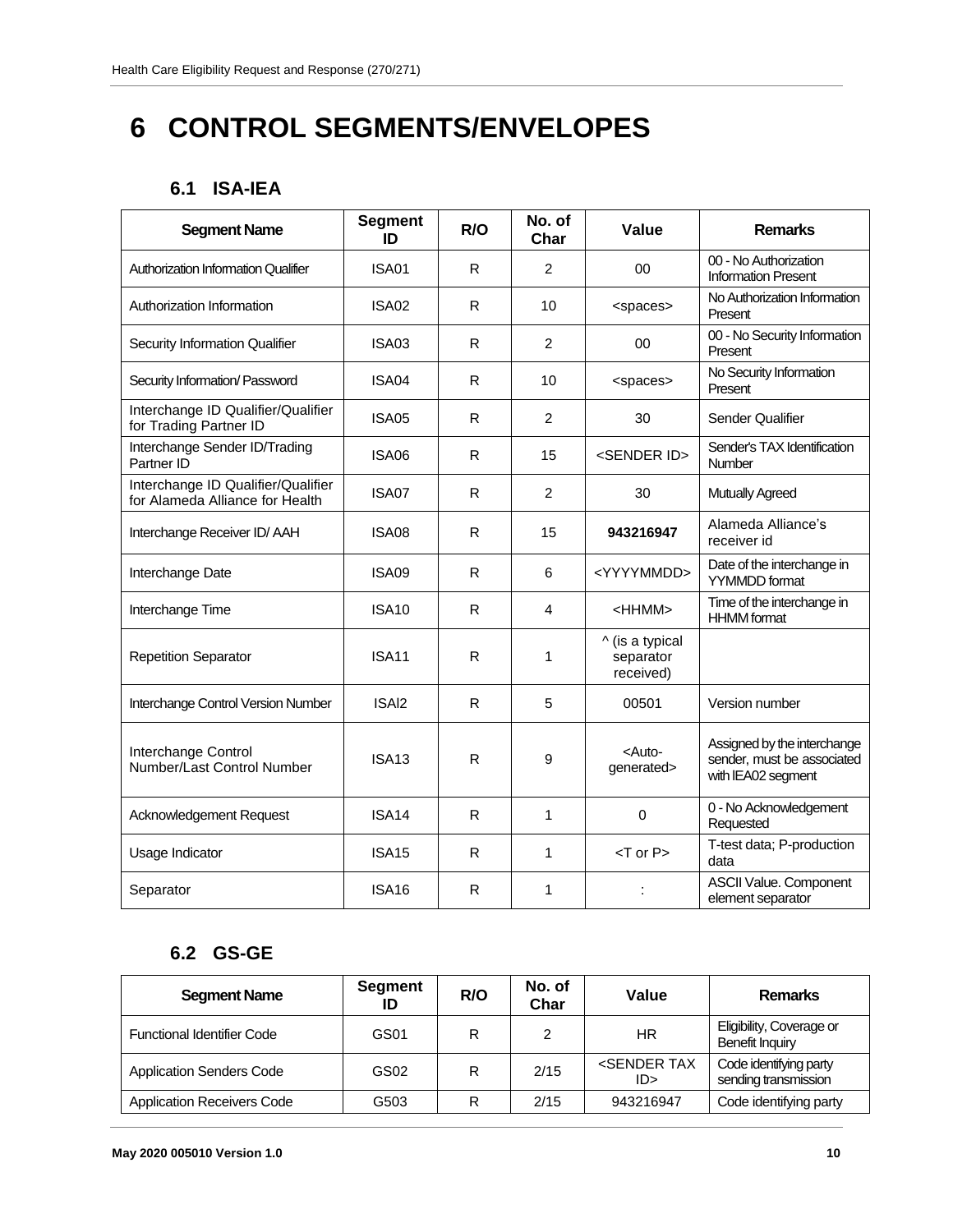|                                             |                  |   |                |                       | receiving transmission                                                                    |
|---------------------------------------------|------------------|---|----------------|-----------------------|-------------------------------------------------------------------------------------------|
| Date                                        | G504             | R | 8              | <ccyymmdd></ccyymmdd> | <b>Functional Group</b><br>creation date in<br>CCYYMMDD format                            |
| Time                                        | GS <sub>05</sub> | R | 4/8            |                       | $<$ HHMM $>$                                                                              |
| <b>Group Control Number</b>                 | GS06             | R | 9              |                       | Assigned and maintained<br>by the sender, must be<br>associated with GE02<br>segment GS06 |
| Responsible Agency Code                     | GS07             | R | $\overline{2}$ | X                     | <b>Accredited Standards</b><br>Committee X12                                              |
| Version/Release/Industry Identifier<br>Code | GS08             | R | 12             | 005010X279A1          | Transaction version                                                                       |

| <b>Segment Name</b>                     | Segment<br>ID    | R/O | No. of<br>Char | Value | <b>Remarks</b>                                                                          |
|-----------------------------------------|------------------|-----|----------------|-------|-----------------------------------------------------------------------------------------|
| Number of transactions sets<br>included | GE01             | R   |                |       | Total number of<br>transactional sets included<br>in functional group or<br>interchange |
| <b>Group Control Number</b>             | GE <sub>02</sub> | R   |                |       | Assigned number<br>originated and<br>maintained by the<br>sender                        |

# <span id="page-10-0"></span>**7 PAYER SPECIFIC BUSINESS RULES AND LIMITATIONS**

Alameda Alliance for Health uses real time processing for its EDI transactions to provide immediate responses to its submitters. In real time, the submitter transmits a request transaction to Alameda Alliance for Health and then remains connected while Alameda Alliance for Health processes the transaction and responds to the submitter. Alameda Alliance for Health accepts the 270/271 transactions as a "read only" transaction and will not use any data coming in on the 270 transaction to update its internal systems. Additionally, where stated in the ASC X12N ANSI 270/271 Health Care Eligibility Inquiry and Response Transaction Set Implementation Guide, Alameda Alliance for Health will respond with its source data from internal systems, including but not limited to such data as Subscriber Name information, Member Id and Date of Birth.

#### **SUPPORTED FUNCTIONALITY**

- Alameda Alliance for Health accepts the 270/271 transactions as a "read only" transaction and does not use any data coming in on the 270 transaction to update its internal systems.
- To provide immediate response to submitters, Alameda Alliance for Health uses real time processing for its EDI transactions.
- See section 10.1 To inquire about eligibility for MediCal members, use NM109 = 94-3216947 for MediCal.
- See section 10.1 To inquire about eligibility for Group Care members (IHSS), use NM109 = 20-3674364 for GroupCare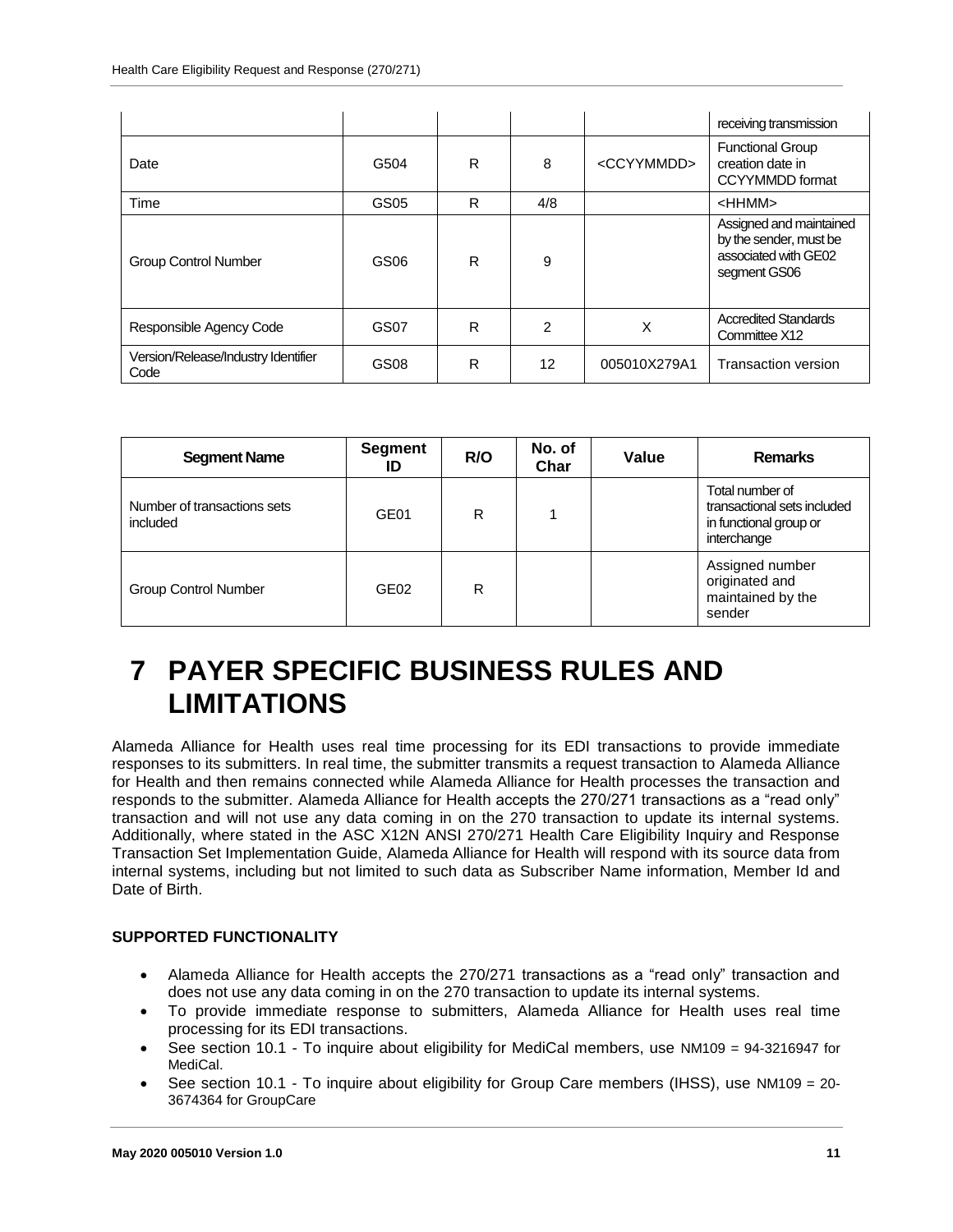#### **SUBSCRIBER AND MEMBER SEARCHES**

.

To uniquely identify a member, a 270 transaction must include the member's Alameda Alliance for Health's Identification Number, the information source's Identification Number, member's last name and date of birth and service type code.

- For the best response time, Alameda Alliance for Health recommends that the 270 transaction set be programmed to a single record. This consists of a one-to-one ratio in a single loop structure: one information receiver, one provider, one subscriber and request service type code(s).
- If the 270 transaction is not rejected, Alameda Alliance for Health returns the 271 transaction with all of the Inquiry criteria information that was submitted in the 270 transaction.

## <span id="page-11-0"></span>**8 ACKNOWLEDGEMENTS AND/OR REPORTS**

#### **8.1 999 – ACKNOWLEDGEMENT FOR HEALTH CARE INSURANCE**

<span id="page-11-1"></span>Alameda Alliance for Health supports the Acknowledgement for Health Care Insurance (999). 999s are sent for real-time submissions of 270 transactions when error or discrepancy found at GS or transaction level. For Batch 270 transactions a 999 is sent always.

#### **8.2 TA1 - INTERCHANGE ACKNOWLEDGEMENT REQUEST**

<span id="page-11-2"></span>Alameda Alliance for Health supports the Interchange Acknowledgement Request (TA1) when any issues at ISA level.

#### **8.3 REJECTION LOGIC/STATUS CODES**

<span id="page-11-3"></span>Alameda Alliance for Health developed its rejection logic using HIPAA standard codes available on the Washington Publishing Company's website (www.wpc-edi.com) to better communicate to providers the reason a transaction was rejected and what action to take to resolve the rejection.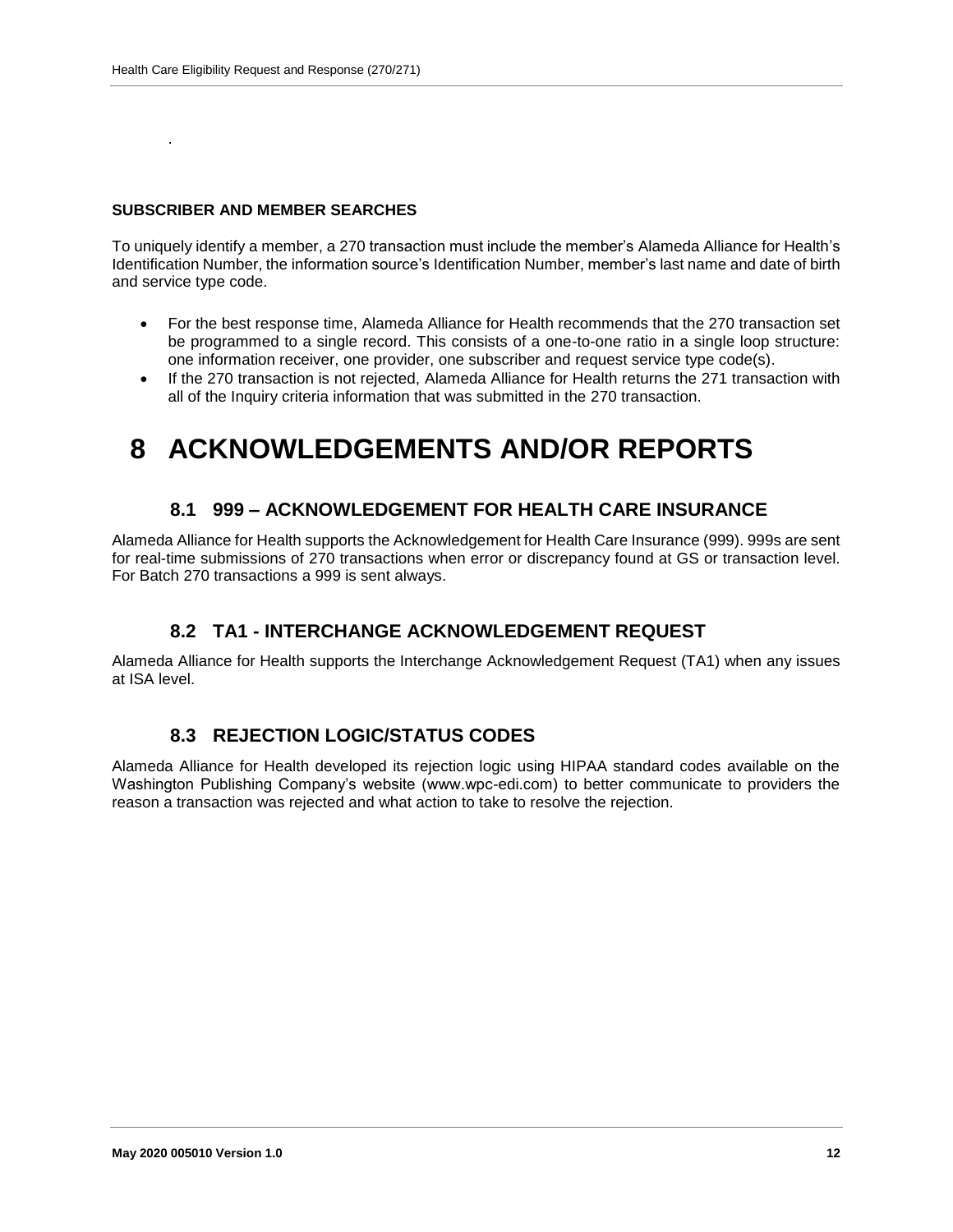# <span id="page-12-0"></span>**9 TRADING PARTNER AGREEMENTS**

This section contains general information concerning Trading Partner Agreements (TPA). An actual TPA may optionally be included in an appendix.

### **9.1 TRADING PARTNERS**

<span id="page-12-1"></span>An EDI Trading Partner is defined as any Alameda Alliance for Health customer (provider, billing service, software vendor, employer group, financial institution, etc.) that transmits to, or receives electronic data from Alameda Alliance for Health.

Alameda Alliance for Health uses request through Provider services to register new partners and agreement/set-up forms to process electronic transactions.

# <span id="page-12-3"></span><span id="page-12-2"></span>**10 TRANSACTION SPECIFIC INFORMATION**

### **10.1 The following table specifies the segments and suggested use of them**

#### **in the transmission:**

| <b>Element</b><br>Loop ID                        |       | <b>Field Name</b>                         | No. of<br>Char        | <b>Remarks</b>                                                                                                                |
|--------------------------------------------------|-------|-------------------------------------------|-----------------------|-------------------------------------------------------------------------------------------------------------------------------|
| 2100A                                            | NM109 | Information Source Identification<br>Code | 2/80                  | Required value in 270;<br>$NM108 = FI$<br>$NM109 = 20-3674364$ for<br>GroupCare<br>Or<br>$NM109 = 94-3216947$ for<br>MediCal. |
| 2100C<br>Subscriber Identification Code<br>NM109 |       | 2/80                                      | Required value in 270 |                                                                                                                               |
| 2100C                                            | DMG02 | Subscriber Date of Birth                  | 1/35                  | Required value in 270                                                                                                         |
| 2100C<br>NM103                                   |       | Subscriber last Name                      | 1/60                  | Required value in 270                                                                                                         |
| 2110C<br>EQ01                                    |       | Service Type Code                         | 1/2                   | Required value in 270                                                                                                         |

#### **10.2 Please note the following disclaimer to all inquiries:**

<span id="page-12-4"></span>UNLESS OTHERWISE REQUIRED BY STATE LAW, THIS NOTICE IS NOT A GUARANTEE OF PAYMENT. BENEFITS ARE SUBJECT TO ALL CONTRACT LIMITS AND THE MEMBER'S STATUS ON THE DATE OF SERVICE. ACCUMULATED AMOUNTS SUCH AS DEDUCTIBLE MAY CHANGE AS ADDITIONAL CLAIMS ARE PROCESSED.

# <span id="page-12-5"></span>**APPENDICES**

### **A. Transmission Examples**

<span id="page-12-6"></span>**270 Sample Request**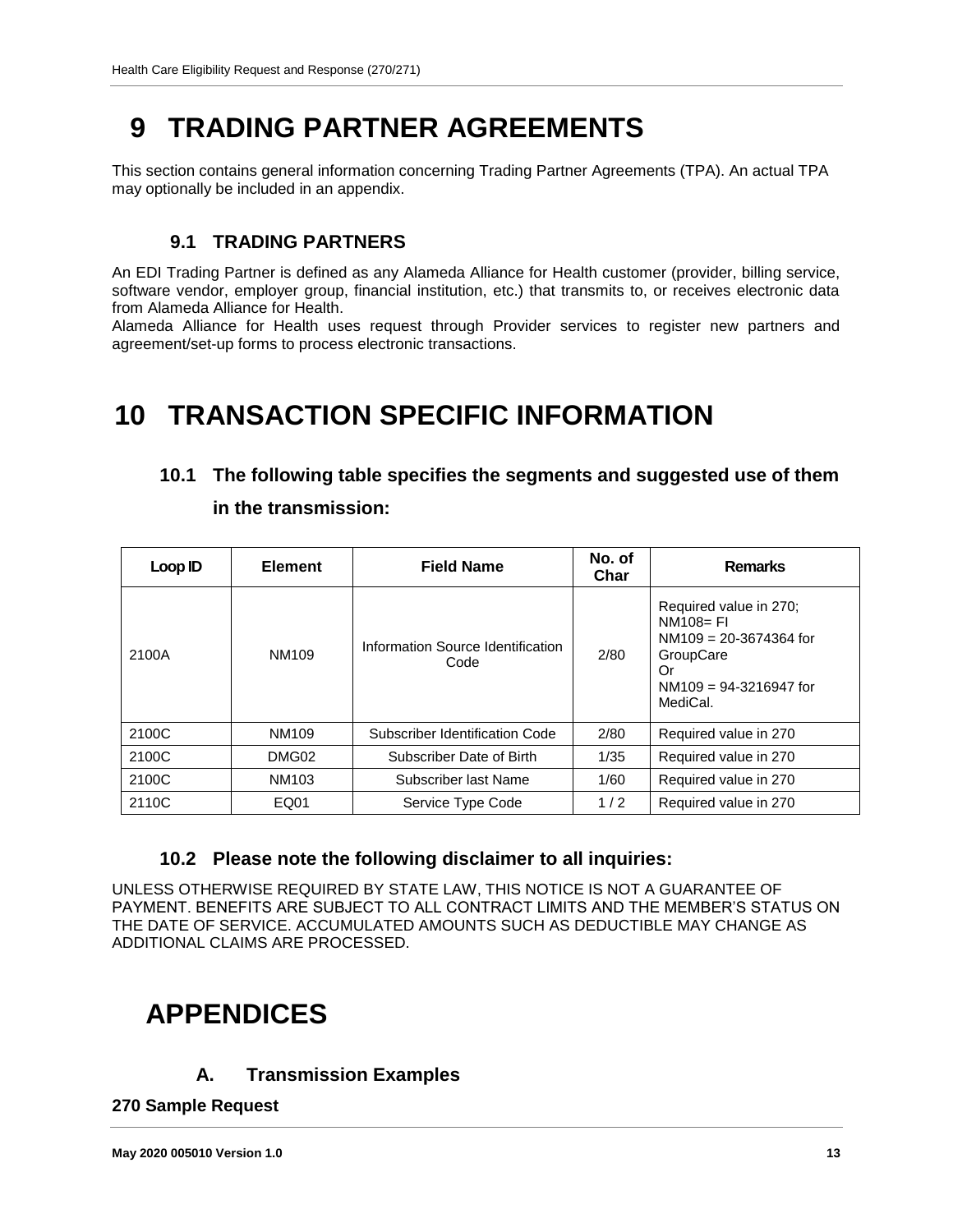ISA\*00\* \*00\* \*30\*943216947 \*30\*4137147 \*060119\*1545\*!\*00501\*167260415\*0\*T\*: GS\*HB\*943215947\*4137147\*20140119\*1545\*1\*X\*005010X279A1 ST\*271\*0001\*005010X279A1 BHT\*0022\*11\*999999999\*20140119\*1545 HL\*1\*\*20\*1 NM1\*PR\*2\*PLANA CERTIFICATION PAYER\*\*\*\*\*PI\*00999 HL\*2\*1\*21\*1 NM1\*1P\*1\*ALLISON HOSPITAL\*\*\*\*\*SV\*ABC123DEF HL\*3\*2\*22\*0 NM1\*IL\*1\*ARROJO\*ROLANDO\*A\*\*\*MI\*5643296 REF\*18\*2614153 REF\*6P\*19482002 N3\*1 MAIN ST SUITE 1 N4\*NASHVILLE\*TN\*37207 DMG\*D8\*19710102\*M DTP\*307\*D8\*20130101 EB\*1\*FAM\*30\*\*TENNESSEE PCN DTP\*346\*D8\*20150101 EB\*C\*FAM\*30\*\*TENNESSEE PCN\*22\*500\*\*\*\*\*Y DTP\*346\*D8\*20150101 EB\*C\*IND\*30\*\*TENNESSEE PCN\*22\*250\*\*\*\*\*Y DTP\*346\*D8\*20150101 EB\*C\*FAM\*30\*\*TENNESSEE PCN\*29\*300\*\*\*\*\*Y EB\*C\*IND\*30\*\*TENNESSEE PCN\*29\*50\*\*\*\*\*Y EB\*1\*FAM\*1!33!47!48!50!86!88!98!2!4!5!6!7!8!13!20!45!51!52!53!62!65!68!73!76!78!80!81!82!99!A0!A6!A 7!A8!AD!AE!AG!AI!BG!BH!UC\*\*TENNESSEE PCN EB\*B\*FAM\*33!88!99!A0\*\*TENNESSEE PCN\*\*15\*\*\*\*\*Y EB\*A\*FAM\*33!98\*\*TENNESSEE PCN\*\*\*.20\*\*\*\*N EB\*B\*FAM\*33\*\*TENNESSEE PCN\*\*20\*\*\*\*\*N EB\*I\*FAM\*35!AL!12!18!40!42!93!A3!AF\*\*TENNESSEE PCN EB\*A\*FAM\*48!50!86!52\*\*TENNESSEE PCN\*\*\*.20\*\*\*\*Y EB\*C\*IND\*88\*\*TENNESSEE PCN\*22\*25\*\*\*\*\*Y DTP\*346\*D8\*20150101 EB\*C\*FAM\*88\*\*TENNESSEE PCN\*22\*75\*\*\*\*\*Y DTP\*346\*D8\*20150101 EB\*C\*IND\*88\*\*TENNESSEE PCN\*29\*25\*\*\*\*\*Y EB\*C\*FAM\*88\*\*TENNESSEE PCN\*29\*50\*\*\*\*\*Y EB\*B\*FAM\*98\*\*TENNESSEE PCN\*\*10\*\*\*\*\*Y

#### **271 Sample Response**

ISA\*00\* \*00\* \*30\*4137147 \*30\*943216947 \*131001\*1545\*^\*00501\*999999999\*0\*T\*: GS\*HS\*4137147\*943216947\*20141001\*1545\*999999999\*X\*005010X279A1 ST\*270\*0001\*005010X279A1 BHT\*0022\*13\*999999999\*20141001\*1545 HL\*1\*\*20\*1 NM1\*PR\*2\*Inf Src Org\*\*\*\*\*PI\*00999 HL\*2\*1\*21\*1 NM1\*1P\*2\*Inf Rcvr Org\*\*\*\*\*XX\*1447252804 HL\*3\*2\*22\*0 NM1\*IL\*1\*ARROJO\*ROLANDO\*\*\*\*MI\*5643296 DMG\*D8\*19710102 EQ\*30 SE\*11\*0001 GE\*1\*999999999 IEA\*1\*999999999